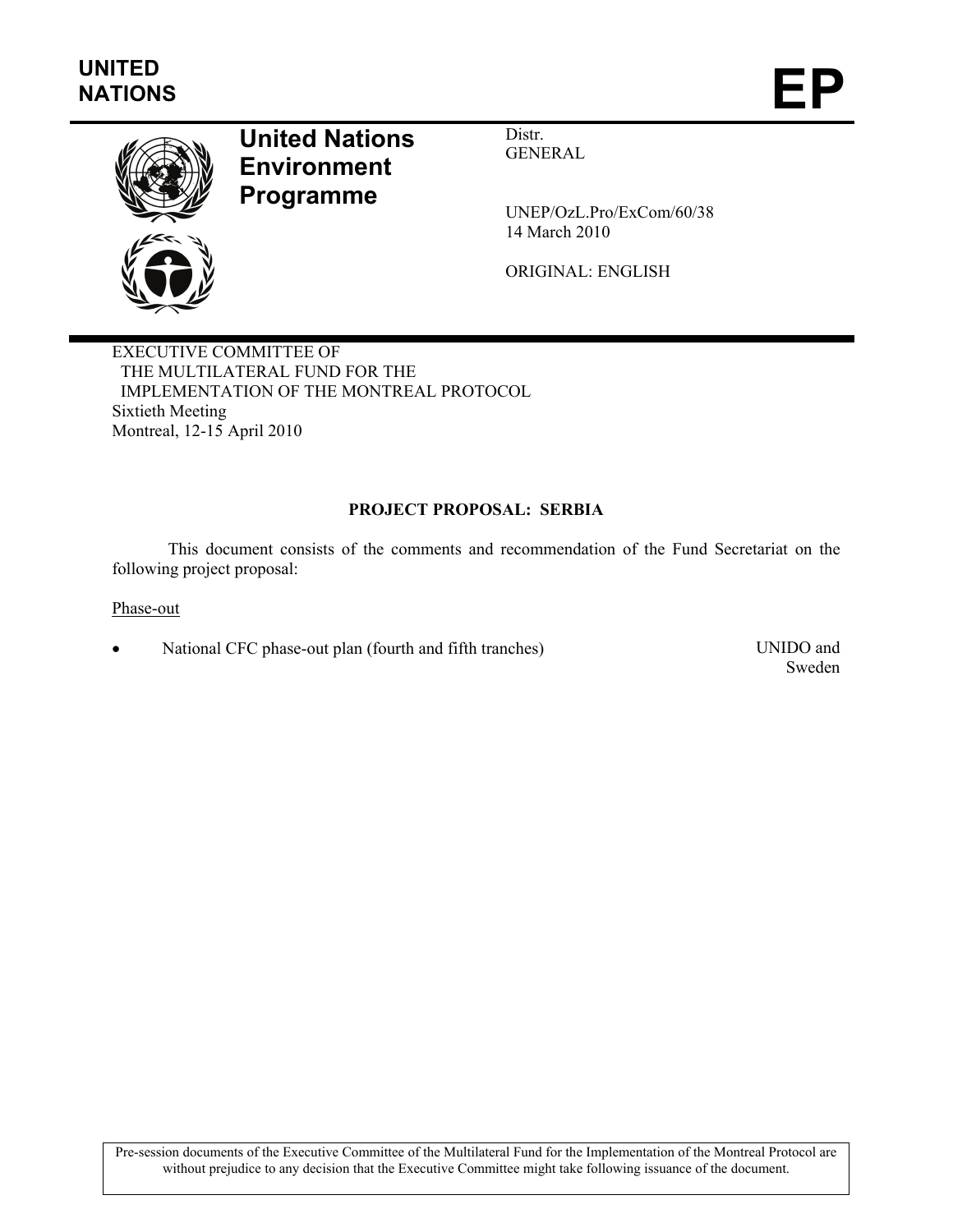#### **PROJECT EVALUATION SHEET – MULTI-YEAR PROJECTS**

**Serbia** 

| (I) PROJECT TITLE  |                                         |             | <b>AGENCY</b>     |        |  |  |  |  |
|--------------------|-----------------------------------------|-------------|-------------------|--------|--|--|--|--|
| CFC phase out plan |                                         |             | Sweden, UNIDO     |        |  |  |  |  |
|                    |                                         |             |                   |        |  |  |  |  |
|                    | (II) LATEST ARTICLE 7 DATA (ODP Tonnes) |             | <b>Year: 2008</b> |        |  |  |  |  |
|                    | CTC: 2.1                                | Halons: 1.8 | MB: 0             | TCA: 0 |  |  |  |  |

**(III) LATEST COUNTRY PROGRAMME SECTORAL DATA (ODP Tonnes) Year: 2008**

| <b>Substances</b>                             | Aerosol                                     | Foam | Halon                                                                                           | Refrigeration        |                  | <b>Solvent</b> | <b>Process Agent</b> | <b>MDI</b><br><b>Lab Use</b> |            | <b>Methyl Bromide</b> |              | <b>Tobacco</b><br>fluffing | <b>Total Sector</b><br>Consumption |            |
|-----------------------------------------------|---------------------------------------------|------|-------------------------------------------------------------------------------------------------|----------------------|------------------|----------------|----------------------|------------------------------|------------|-----------------------|--------------|----------------------------|------------------------------------|------------|
|                                               |                                             |      |                                                                                                 | <b>Manufacturing</b> | <b>Servicing</b> |                |                      |                              |            |                       | <b>QPS</b>   | <b>Non QPS</b>             |                                    |            |
| <b>CFC</b>                                    | 74.5                                        |      |                                                                                                 | 0.3                  | 1.9              |                |                      |                              |            | 0.7                   |              |                            |                                    | 77.4       |
| CTC                                           |                                             |      |                                                                                                 |                      |                  |                |                      |                              |            | 2.1                   |              |                            |                                    | 2.1        |
| Halons                                        |                                             |      | 1.8                                                                                             |                      |                  |                |                      |                              |            |                       |              |                            |                                    | 1.8        |
| Methyl<br>Bromide                             |                                             |      |                                                                                                 |                      |                  |                |                      |                              |            |                       |              |                            |                                    | I٥         |
| Others                                        |                                             |      |                                                                                                 |                      |                  |                |                      |                              |            |                       |              |                            |                                    | lo.        |
| <b>TCA</b>                                    |                                             |      |                                                                                                 |                      |                  |                |                      |                              |            |                       |              |                            |                                    | 10         |
| (IV) PROJECT DATA                             |                                             |      |                                                                                                 |                      |                  |                | 2004                 | 2005                         | 2006       |                       | 2007         | 2008                       | 2010<br>Total                      |            |
|                                               | <b>Montreal Protocol Consumption Limits</b> |      |                                                                                                 |                      | <b>CFC</b>       |                | 849.2                |                              | 424.6      | 424.6                 | 127.4        | 127.4                      |                                    |            |
|                                               |                                             |      | CFC<br><b>Maximum Allowable Consumption (ODP Tonnes)</b><br>125.<br>85.<br>410.<br>392.<br>268. |                      |                  |                |                      |                              |            |                       |              |                            |                                    |            |
|                                               |                                             |      |                                                                                                 |                      | Project Costs    |                | 60,000.              |                              |            |                       |              |                            |                                    | 60,000.    |
| Project Costs (US\$)                          |                                             |      | Sweden                                                                                          | Support Costs        |                  | 7,800.         |                      |                              |            |                       |              |                            | 7,800.                             |            |
|                                               |                                             |      | UNIDO                                                                                           | Project Costs        |                  | 562,700.       | 893,000.             | 1,033,344.                   |            | 123,500.              | 70,000.      |                            | 2,682,544.                         |            |
|                                               |                                             |      |                                                                                                 | Support Costs        |                  | 42,203.        | 66,975.              |                              | 77,501.    | 9,263.                | 5,250.       |                            | 201,192.                           |            |
|                                               |                                             |      |                                                                                                 |                      | Project Costs    |                | 622,700.             | 893,000.                     | 1,033,344. |                       | 123,500.     | 70,000.                    |                                    | 2,742,544. |
| Total Funds Approved in Principle (US\$)      |                                             |      |                                                                                                 | Support Costs        |                  | 50,003.        | 66,975.              |                              | 77,501.    | 9,263.                | 5,250.       |                            | 208,992.                           |            |
| Total Funds Released by the ExCom (US\$)      |                                             |      |                                                                                                 | Project Costs        |                  | 622,700.       | 893,000.             | 1,033,344.                   |            | 0.                    | $\mathbf{0}$ |                            | 2,549,044.                         |            |
|                                               |                                             |      |                                                                                                 | Support Costs        |                  | 50,003.        | 66,975.              |                              | 77,501.    | 0.                    | 0.           |                            | 194,479.                           |            |
| Total Funds Requested for Current Year (US\$) |                                             |      |                                                                                                 | Project Costs        |                  |                |                      |                              |            |                       |              | 193,500.                   | 193,500.                           |            |
|                                               |                                             |      |                                                                                                 | Support Costs        |                  |                |                      |                              |            |                       |              | 14,513.                    | 14,513.                            |            |

**(V) SECRETARIAT'S RECOMMENDATION: For blanket approval**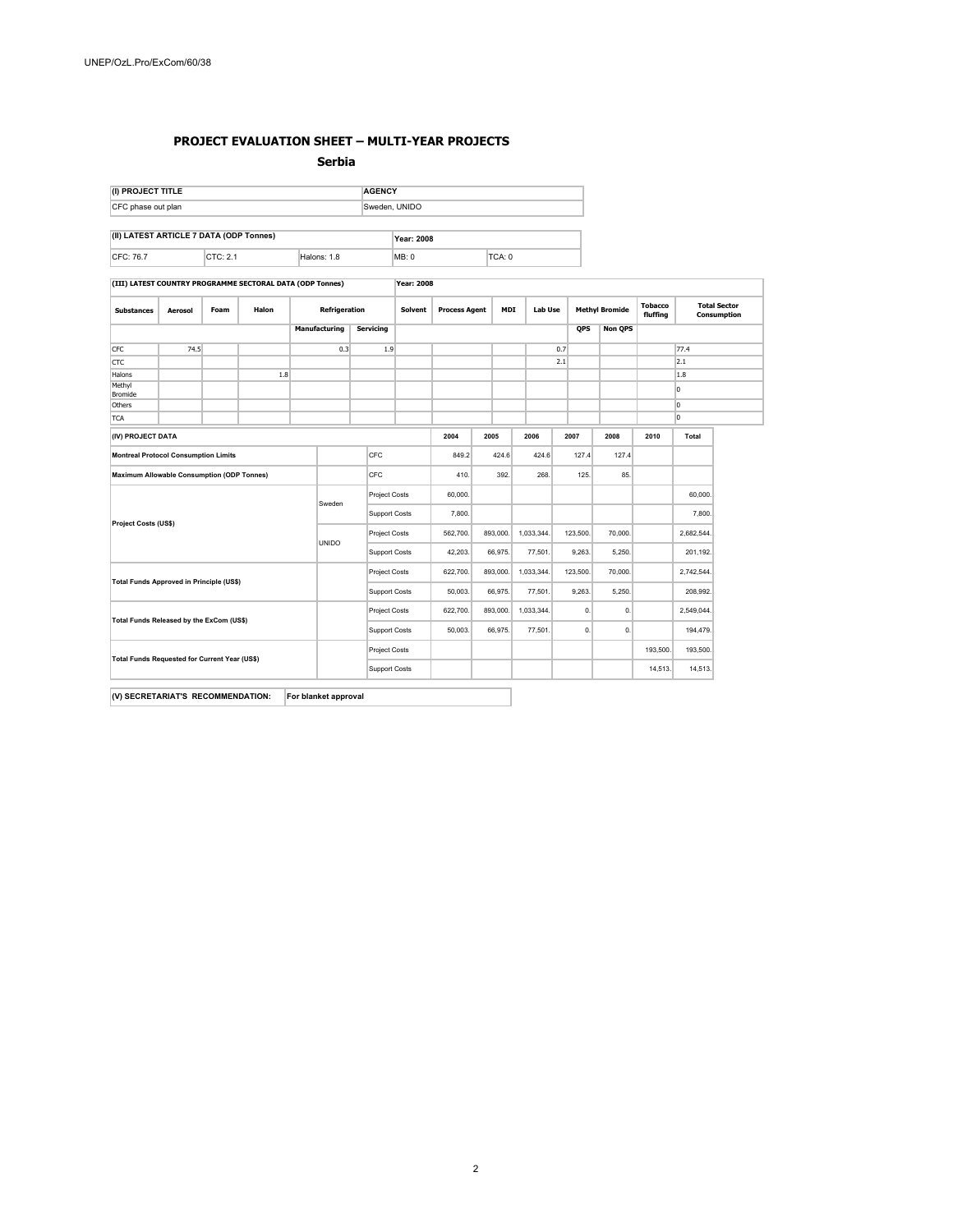## **PROJECT DESCRIPTION**

1. On behalf of the Government of Serbia, UNIDO, as the lead implementing agency, has submitted to the 60<sup>th</sup> Meeting of the Executive Committee a request for funding for the fourth and fifth tranches of the national CFC phase-out plan (NPP) at a total cost of US \$193,500 plus agency support costs of US \$14,513 for UNIDO; these tranches were originally foreseen for the years 2007 and 2008. The submission also includes the annual progress report on the implementation of the NPP for the years 2006 to 2009, an annual implementation programme for the year 2010, multi-year agreement tables for the respective years and verification reports for the years 2006 and 2007.

#### Background

2. The NPP for Serbia and Montenegro was approved by the Executive Committee at its 43<sup>rd</sup> Meeting, with UNIDO as the lead agency and Sweden as the co-operating bilateral agency, to completely phase-out CFC consumption in the country by January 2010. Total funding of US \$2,742,544 plus agency support costs was approved in principle by the Executive Committee. At the same meeting, the Executive Committee approved US \$474,700 plus agency support costs for UNIDO and US \$148,000 plus agency support costs for Sweden for the implementation of the first tranche of the NPP.

3. In 2006, Serbia and Montenegro split into two countries, the Republic of Serbia and the Republic of Montenegro. The Republic of Serbia advised the UN Secretary General that it "continues to exercise its rights and commitments deriving from international treaties concluded by Serbia and Montenegro". The UN Secretary General, acting on Serbia's communication, had accepted this undertaking. At the 49th Meeting, the Executive Committee had been informed that Sweden would cease its implementation activities as a bilateral agency. Both the change in area covered by the NPP because of the separation of the Republic of Montenegro as well as the change of funding associated with the change of the role of the Government of Sweden as bilateral agency in the plan made it necessary to replace the agreement between Serbia and the Executive Committee. A new agreement was approved by the Executive Committee at its 50th Meeting and the differential between the funding originally approved for Sweden and its new, reduced participation in the NPP was transferred to UNIDO.

4. UNIDO, on behalf of the Government of Serbia, submitted a request for the fourth tranche to the 53rd Meeting of the Executive Committee, but the Secretariat asked for the submission to be withdrawn as no progress had been achieved in the implementation of the NPP since the approval of the third tranche in 2006. For the same reasons the submission to the 56th Meeting was also withdrawn. The Government of Sweden submitted to the 60th Meeting a request for a further reduction in its bilateral contribution to this project of US \$19,322 plus agency support costs, and requested a transfer of the remaining funds of US \$40,678 plus adjusted agency support costs to UNIDO's budget. (See also document UNEP/OzL.Pro/ExCom/60/5).

#### Verification

5. UNIDO has submitted two verification reports for the years 2006 and 2007. The reports include a detailed review of the license granting process as well as the customs procedures during import, export and transit. Both reports contain lists of importers/exporters and provide comparison of data obtained from different sources. Serbia does not produce ODS and its consumption is equal to import minus export. In 2006 the import of CFCs was verified to be 239 ODP tonnes and the export to be 5.2 ODP tonnes, resulting in a consumption of 233.8 ODP tonnes, which is about 13 per cent lower than the maximum allowable consumption of 268 ODP tonnes as per the agreement between the Government of Serbia and the Executive Committee. It was noted in the verification report that, in 2006, CFCs amounting to 18.2 ODP tonnes were transiting through Serbia. In 2007, no export or transit of CFCs was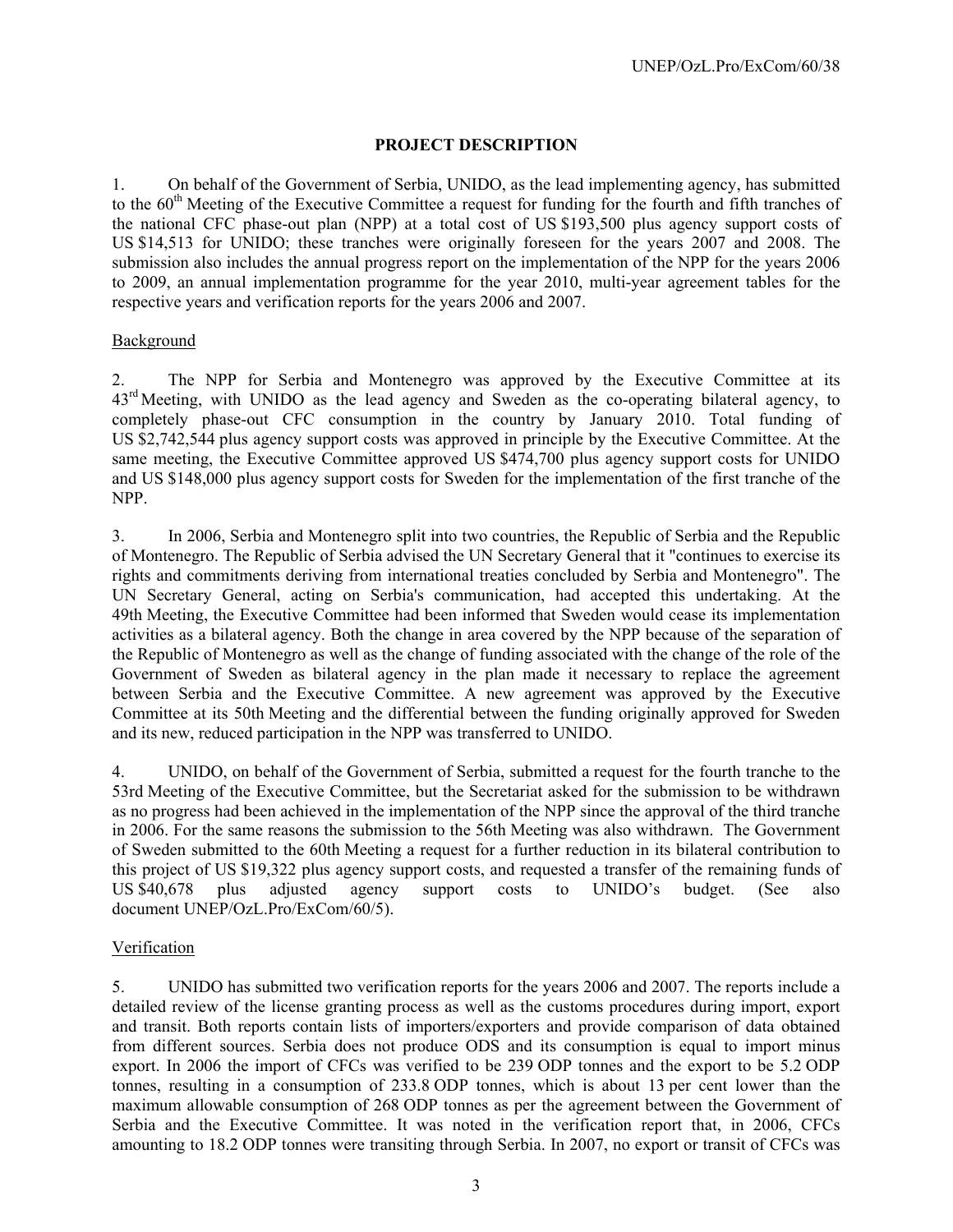recorded. The import of CFCs dropped by 78 per cent to 53.5 ODP tonnes, representing less than 43 per cent of the maximum allowable consumption of 125 ODP tonnes. Minor discrepancies were found between data provided by the Ministry of Environment and Spatial Planning (former Ministry of Environmental Protection) and data obtained from the Statistical Service and Customs Administration; the verified consumption was consistently based on the higher numbers, and a plausible explanation for the discrepancies was provided. The data is consistent with the Article 7 data for Serbia. The 2008 consumption was not verified, with a consumption of 76.7 ODP tonnes reported under Article 7 and a maximum allowable consumption for 2008 of 85 ODP tonnes.

#### 2007, 2008 and 2009 progress report

6. The National Ozone Unit (NOU) was re-established in December 2008 after one year without any designated focal point in the Ministry of Environmental and Spatial Planning. In addition, a project management unit was established in September 2009. As pointed out above, implementation in the years 2007 and 2008 had been very slow, leading to significant delays in the implementation of activities. These related to passing of legislation and capacity building including customs training and delivery of identifiers in 2006, and the establishment of a new law on air protection in May 2009 containing provisions on ODS.

7. A number of activities have been carried out in manufacturing sectors. In the aerosol sector one enterprise was expected to be converted to non-CFC technology. By September 2009 the use of CFCs in the production of the medical aerosols had been completely eliminated at one manufacturer. The conversion of two companies in the foam sector was completed in January 2010. UNIDO also advised that a conversion project in the refrigeration manufacturing sector, being funded separately from the NPP, was completed in April 2007. The activities in the service sector have started and four sets of training equipment were delivered in late 2008. The unspent balance of the approved funding as of 1 January 2010 is US \$1,138,023 equivalent to 44.6 per cent of the funding approved so far.

#### 2010 Implementation programme

8. The activities planned for 2010 include establishment of the national training centres and training of 2,700 service technicians in updated servicing practices and refrigerant recovery. Further improvement of the licensing system is foreseen. Monitoring of the NPP will also continue in 2010.

## **SECRETARIAT'S COMMENTS AND RECOMMENDATION**

#### **COMMENTS**

9. The Secretariat noted mainly two issues with the submission of this tranche request, which includes the final tranche for this NPP. There has been a significant delay in project implementation. UNIDO and, in one case, the Fund Secretariat had held in recent years meetings with representatives of the Government of Serbia, up to the level of vice minister, to facilitate the establishment of the necessary administrative infrastructure in Serbia, namely a NOU and a Programme Monitoring Unit (PMU). The NOU and PMU were established in 2008 and 2009 respectively. From the annual implementation plan provided, it is obvious that since then the activities in the country are accelerating very significantly, and Serbia is well on its way to catch up with the implementation of its phase-out plan.

10. Verification reports were submitted for the years 2006 and 2007, but not for 2008. The Agreement between Serbia and the Executive Committee did not include targets beyond 2008, and foresaw the funding for the last tranche in the first meeting in 2008, based on the consumption verification for 2006. The year 2007 represented a major reduction in allowable consumption both under the Montreal Protocol as well as under this agreement, and the verification has clearly demonstrated that